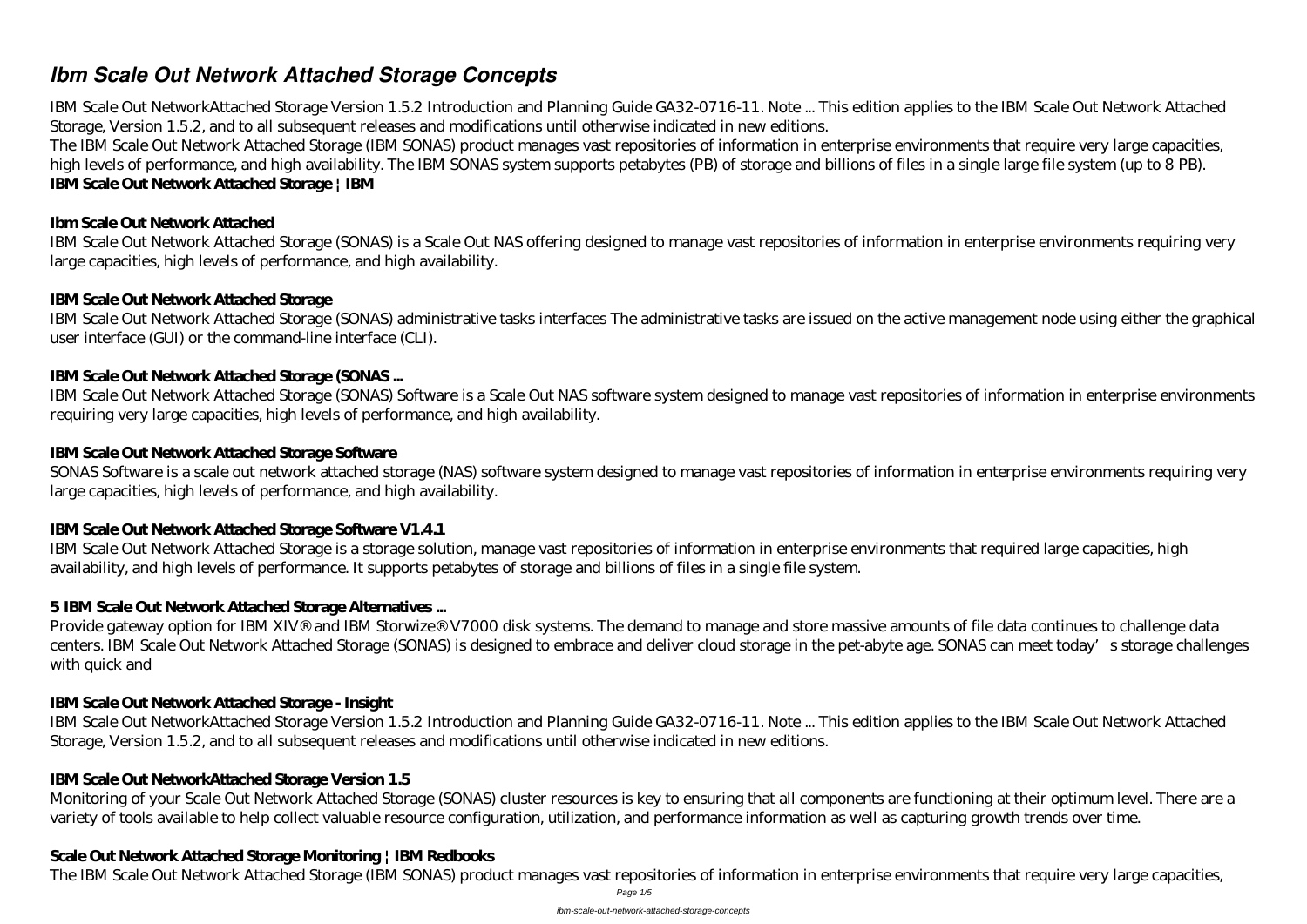high levels of performance, and high availability. The IBM SONAS system supports petabytes (PB) of storage and billions of files in a single large file system (up to 8 PB).

### **Product overview - ibm.com**

IBM Scale Out Network Attached Storage Offering up to 15PB of storage, IBM's clustered SONAS system runs IBM's General Parallel File System (GPFS) and is designed to support scale-out performance...

## **Scale-out NAS product survey: The big six**

For that reason, IBM has designed IBM Scale Out Network Attached Storage (SONAS) to embrace cloud storage and the petabyte age. It can meet today's storage challenges with quick and cost-effective IT-enabled business enhancements designed to grow with unprecedented scale.

Since February 2010, IBM is offering a hardened appliance version of SoFS, called Scale Out Network Attached Storage (SONAS). SONAS includes a subset of the described software stack plus a new management layer.

### **IBM Scale-out File Services - Wikipedia**

IBM Scale Out Network Attached Storage (SONAS) is designed to embrace and deliver cloud storage in the petabyte age. SONAS can meet today's storage challenges with quick and cost-effective IT-enabled business enhancements designed to grow with unprecedented scale.

## **IBM Scale Out Network Attached Storage | IBM**

## **IBM News room - IBM Scale Out Network Attached Storage ...**

IBM® Scale Out Network Attached Storage (SONAS) is a scale out network-attached storage offering that is designed to manage vast repositories of information in enterprise environments that require large capacities, high levels of performance, and high availability.

IBM Scale Out Network Attached Storage (SONAS) Software is a Scale Out NAS software system designed to manage vast repositories of information in enterprise environments requiring very large capacities, high levels of performance, and high availability.

## **IBM SONAS Implementation Guide | IBM Redbooks**

IBM sells a Scale Out Network Attached Storage (SONAS) system built on its own General Parallel File System (GPFS). SONAS scales to 21 PB and 256 file systems, and is targeted at large enterprises and cloud providers.

## **Scale-out network-attached storage: Options in today's market**

As IBM® Scale Out Network Attached Storage (SONAS) is adopted, it is important to provide information about planning, installation, and daily administration. This IBM Redbooks® publication also describes leading tuning practices information gained by those who implement and support SONAS.

### **Ibm Scale Out Network Attached**

IBM Scale Out Network Attached Storage (SONAS) is a Scale Out NAS offering designed to manage vast repositories of information in enterprise environments requiring very large capacities, high levels of performance, and high availability.

### **IBM Scale Out Network Attached Storage**

IBM Scale Out Network Attached Storage (SONAS) administrative tasks interfaces The administrative tasks are issued on the active management node using either the graphical user interface (GUI) or the command-line interface (CLI).

### **IBM Scale Out Network Attached Storage (SONAS ...**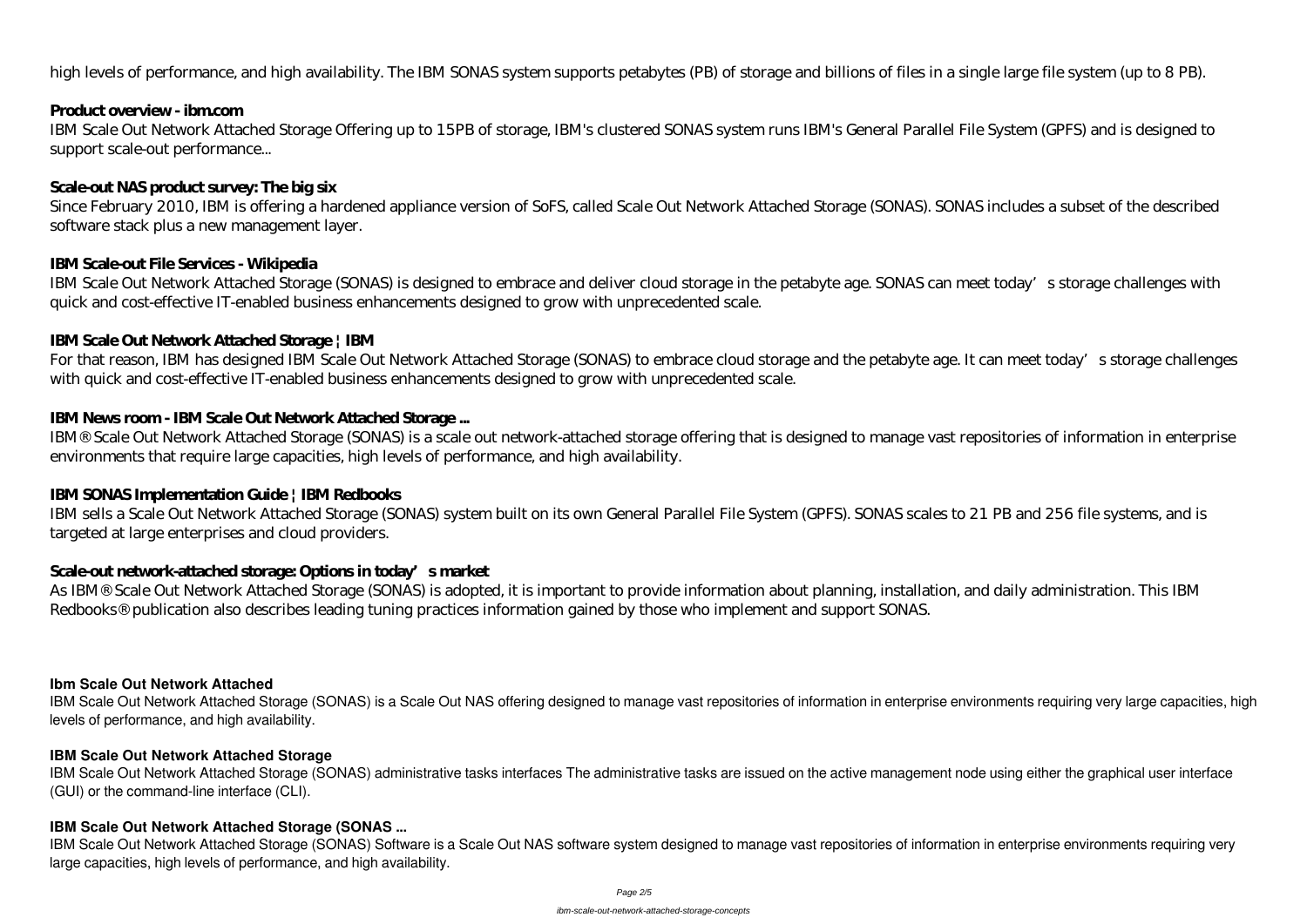#### **IBM Scale Out Network Attached Storage Software**

SONAS Software is a scale out network attached storage (NAS) software system designed to manage vast repositories of information in enterprise environments requiring very large capacities, high levels of performance, and high availability.

#### **IBM Scale Out Network Attached Storage Software V1.4.1**

IBM Scale Out Network Attached Storage is a storage solution, manage vast repositories of information in enterprise environments that required large capacities, high availability, and high levels of performance. It supports petabytes of storage and billions of files in a single file system.

Provide gateway option for IBM XIV® and IBM Storwize® V7000 disk systems. The demand to manage and store massive amounts of file data continues to challenge data centers. IBM Scale Out Network Attached Storage (SONAS) is designed to embrace and deliver cloud storage in the pet-abyte age. SONAS can meet today's storage challenges with quick and

#### **5 IBM Scale Out Network Attached Storage Alternatives ...**

#### **IBM Scale Out Network Attached Storage - Insight**

The IBM Scale Out Network Attached Storage (IBM SONAS) product manages vast repositories of information in enterprise environments that require very large capacities, high levels of performance, and high availability. The IBM SONAS system supports petabytes (PB) of storage and billions of files in a single large file system (up to 8 PB).

IBM Scale Out NetworkAttached Storage Version 1.5.2 Introduction and Planning Guide GA32-0716-11. Note ... This edition applies to the IBM Scale Out Network Attached Storage, Version 1.5.2, and to all subsequent releases and modifications until otherwise indicated in new editions.

#### **IBM Scale Out NetworkAttached Storage Version 1.5**

Monitoring of your Scale Out Network Attached Storage (SONAS) cluster resources is key to ensuring that all components are functioning at their optimum level. There are a variety of tools available to help collect valuable resource configuration, utilization, and performance information as well as capturing growth trends over time.

#### **Scale Out Network Attached Storage Monitoring | IBM Redbooks**

#### **Product overview - ibm.com**

IBM Scale Out Network Attached Storage Offering up to 15PB of storage, IBM's clustered SONAS system runs IBM's General Parallel File System (GPFS) and is designed to support scale-out performance...

### **Scale-out NAS product survey: The big six**

Since February 2010, IBM is offering a hardened appliance version of SoFS, called Scale Out Network Attached Storage (SONAS). SONAS includes a subset of the described software stack plus a new management layer.

#### **IBM Scale-out File Services - Wikipedia**

IBM Scale Out Network Attached Storage (SONAS) is designed to embrace and deliver cloud storage in the petabyte age. SONAS can meet today's storage challenges with quick and costeffective IT-enabled business enhancements designed to grow with unprecedented scale.

### **IBM Scale Out Network Attached Storage | IBM**

For that reason, IBM has designed IBM Scale Out Network Attached Storage (SONAS) to embrace cloud storage and the petabyte age. It can meet today's storage challenges with quick and costeffective IT-enabled business enhancements designed to grow with unprecedented scale.

### **IBM News room - IBM Scale Out Network Attached Storage ...**

IBM® Scale Out Network Attached Storage (SONAS) is a scale out network-attached storage offering that is designed to manage vast repositories of information in enterprise environments that require large capacities, high levels of performance, and high availability.

## **IBM SONAS Implementation Guide | IBM Redbooks**

IBM sells a Scale Out Network Attached Storage (SONAS) system built on its own General Parallel File System (GPFS). SONAS scales to 21 PB and 256 file systems, and is targeted at large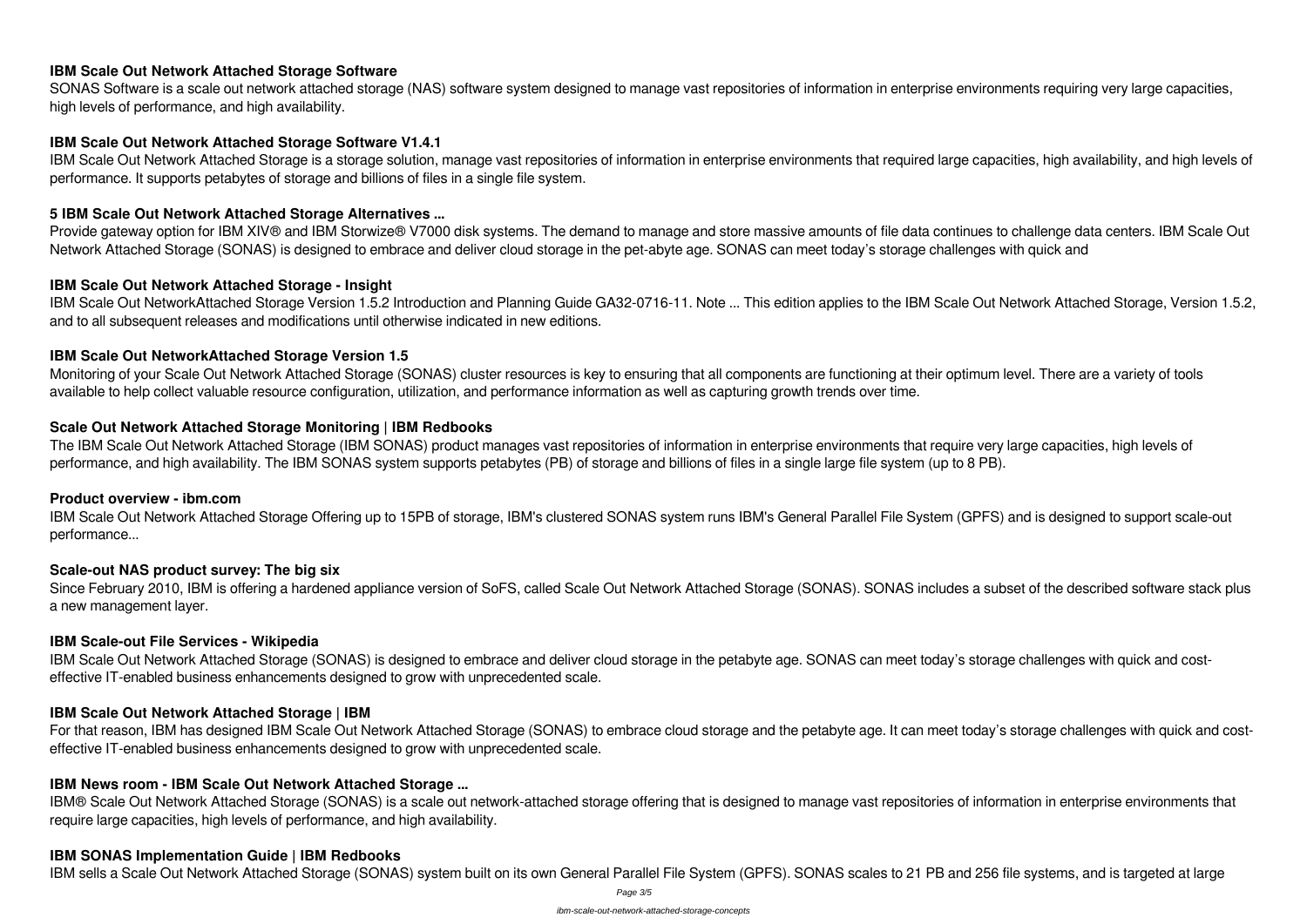enterprises and cloud providers.

#### **Scale-out network-attached storage: Options in today's market**

As IBM® Scale Out Network Attached Storage (SONAS) is adopted, it is important to provide information about planning, installation, and daily administration. This IBM Redbooks® publication also describes leading tuning practices information gained by those who implement and support SONAS.

IBM Scale Out Network Attached Storage (SONAS) is designed to embrace and deliver cloud storage in the petabyte age. SONAS can meet today's storage challenges with quick and costeffective IT-enabled business enhancements designed to grow with unprecedented scale. As IBM® Scale Out Network Attached Storage (SONAS) is adopted, it is important to provide information about planning, installation, and daily administration. This IBM Redbooks® publication

also describes leading tuning practices information gained by those who implement and support SONAS.

Monitoring of your Scale Out Network Attached Storage (SONAS) cluster resources is key to ensuring that all components are functioning at their optimum level. There are a variety of tools available to help collect valuable resource configuration, utilization, and performance information as well as capturing growth trends over time.

## *IBM Scale Out Network Attached Storage Software V1.4.1*

IBM Scale Out Network Attached Storage (SONAS) is a Scale Out NAS offering designed to manage vast repositories of information in enterprise environments requiring very large capacities, high levels of performance, and high availability.

*IBM sells a Scale Out Network Attached Storage (SONAS) system built on its own General Parallel File System (GPFS). SONAS scales to 21 PB and 256 file systems, and is targeted at large enterprises and cloud providers.*

*IBM Scale Out Network Attached Storage (SONAS) administrative tasks interfaces The administrative tasks are issued on the active management node using either the graphical user interface (GUI) or the command-line interface (CLI). Scale-out network-attached storage: Options in today's market*

#### **Scale-out NAS product survey: The big six**

#### **5 IBM Scale Out Network Attached Storage Alternatives ...**

*IBM Scale Out Network Attached Storage (SONAS ... IBM Scale Out Network Attached Storage - Insight IBM SONAS Implementation Guide | IBM Redbooks SONAS Software is a scale out network attached storage (NAS) software system designed to manage vast repositories of information in enterprise environments requiring very large capacities, high levels of performance, and high availability.*

IBM Scale Out NetworkAttached Storage Version 1.5 Scale Out Network Attached Storage Monitoring | IBM Redbooks

### Ibm Scale Out Network Attached

IBM Scale Out Network Attached Storage is a storage solution, manage vast repositories of information in enterprise environments that required large capacities, high availability, and high levels of performance. It supports petabytes of storage and billions of files in a single file system.

**IBM News room - IBM Scale Out Network Attached Storage ...**

IBM Scale Out Network Attached Storage (SONAS) Software is a Scale Out NAS software system designed to manage vast repositories of information in enterprise environments requiring very large capacities, high levels of performance, and high availability. Provide gateway option for IBM XIV® and IBM Storwize® V7000 disk systems. The demand to manage and store massive amounts of file data continues to challenge data centers. IBM Scale Out Network Attached Storage (SONAS) is designed to embrace and deliver cloud storage in the pet-abyte age. SONAS can meet today's